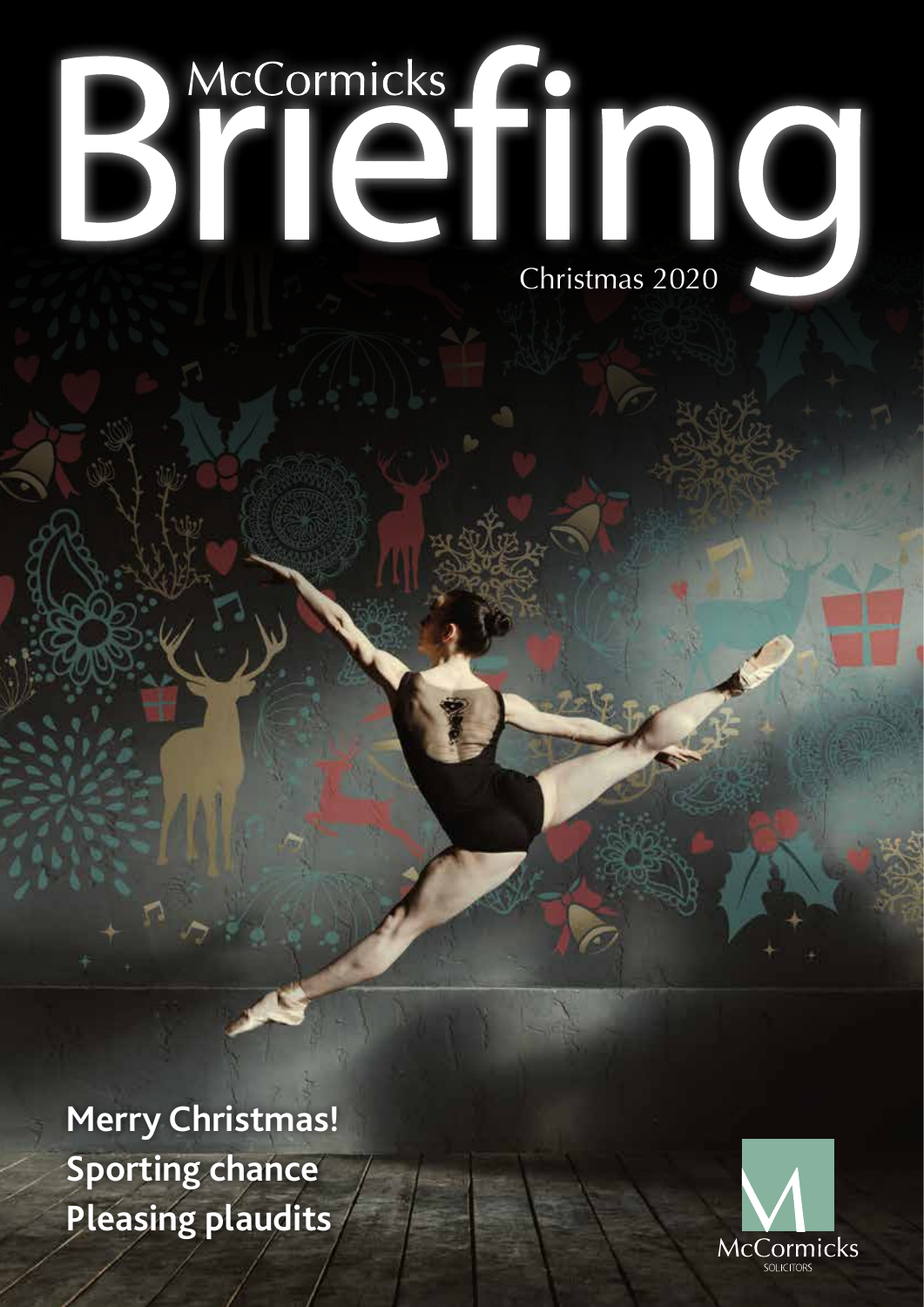# Sporting chance

The Head of our Commercial Team, James Towler, and solicitors Emily Steed and Will Bates recently played a significant role in advising Leeds United on its sponsorship agreements, including SBOTOP, Clipper Logistics, JD Sports, Hisense, VitalityHealth, VitalityLife, VitaltityCar, VitalityInvest, Bet 365, Utilita, EA Sports, eBuyer and LNT Group.

Here James looks at some of the key questions for both sides.

A sponsorship deal, however exciting it may be for those involved on the ground, is at heart a commercial deal like any other business transaction. Each party has something that interests the other and the only issue standing in the way is making sure that both parties agree on how they will benefit.

But paying attention to the detail is just as important as it would be in any other commercial transaction and getting the contract right can be complex because of the breadth and depth of possible permutations.

It is a straightforward enough proposition: one party has a brand of value and the other wishes to associate its brand with that in order to increase its own brand recognition to help it achieve its targets.



The sponsor wants its link with the club or individual to generate a favourable response from its markets and the sponsored brand wants to benefit financially. However, there are a great many more issues to consider for both parties.

In the case of football, a club being in the Premier League generates a hugely increased level of contact with the sponsor's audience because the matches are broadcast, not only in the UK but across the world. This makes it the most valuable sporting league in the world.

But the value of the club also depends on its success so the way the cost of sponsorship is considered also needs to look at the variants of performance. Will the deal be different if the club is relegated in the next season or will it improve if it wins the league? Sponsors are savvy and will react to changing circumstances quickly so this needs to have some detailed consideration.

There are also external issues to consider, as

readily highlighted by the current COVID-19 pandemic. What will the sponsor want to see happen if there continues to be no spectators allowed at games or, even worse, if football has to be cancelled altogether again in a complete lockdown? There is also an impact on some of the benefits a sponsor might expect, in terms of them and their guests being able to mix with players at events or in holding their own events at the stadium. What happens if this is not allowed under pandemic restrictions?

The club or individual involved also needs to establish whether the sponsor is an appropriate "fit" with its own values, with some markets not being considered appropriate.

Payment terms are also important, with the club needing to ensure the sponsor can afford its financial commitment over the agreed period to safeguard income.

None of these issues are insurmountable but do depend on reliable and good quality

advice. Our own recent experience of working with Leeds United was made more difficult because the normal timescale concertinaed due to the overrun of the Championship season in

the pandemic and the shorter than usual break before Leeds joined the Premier League but it certainly proved that if all parties have the will, there is certainly a way to achieve great deals!

#### **Partner James Towler is Head of our Corporate and Commercial Department.**

He routinely advises companies, LLPs and partnerships, on both corporate and commercial matters. Regular instructions include buying and selling businesses and companies, restructuring companies and groups, joint ventures, shareholder and partnership agreements. James drafts and advises on commercial agreements for his clients, such as terms and conditions, asset sale and lease agreements and private loans.

James has acted for a broad range of both domestic and international clients including football clubs, motor retailers, national estate agents, racecourse operators, manufacturers, publishers, online service providers, retailers and farmers.

James headed up the Corporate and Commercial departments at other well-known regional practices before joining McCormicks in September 2019.

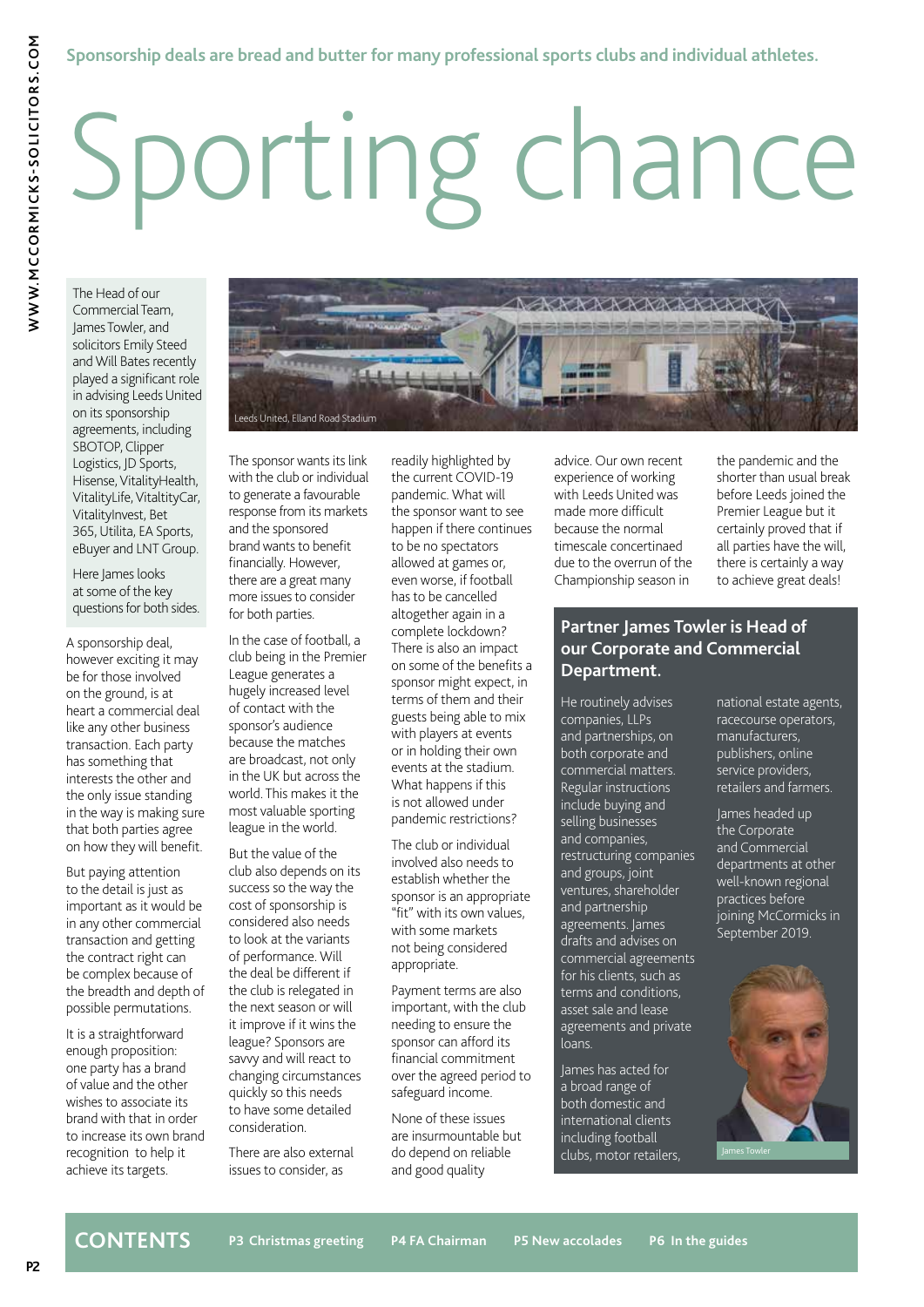**We have appointed a new Executive to bring extra capacity to our busy Private Client department.**

### **Welcoming** Victoria



Victoria Sly is a highly-regarded Private Client Executive with more than 20 years' experience in the profession.

She will assist Head of Private Client, Partner Elaine Lightfoot, dealing with Wills, Trusts, Lasting Powers of Attorney and Court of Protection matters, along with the administration of Estates and Probate work.

Elaine said: "We have seen a huge increase in Wills and Trusts instructions as the impacts of the COVID-19 pandemic continue to be felt, with many elderly and vulnerable people and those on the front line working to organise their personal affairs. Social distancing and shielding have been an added complication



when Wills have had to be witnessed in person and some clients have enlisted the help of neighbours, with Wills being witnessed at a safe distance on garden paths, over fences and in one case, using the top of the client's wheelie bin (disinfected!) as a makeshift desk for testators and witnesses to lean on!

"Recent guidance has resulted in permission for Wills to be witnessed remotely, using platforms such as Zoom or FaceTime, but this, too, has challenges in ensuring that it happens in real time and that extreme care is taken in assessing capacity and undue influence for all testators.

"Given all these elements, Victoria's appointment is a very positive addition to the team which means that we can enhance and extend our service."

McCormicks' Private Client department has recently won praise in both of the leading guides to the legal profession, the UK Legal 500 and Chambers UK.

**As we went to print with our Christmas newsletter this time last year, we were still awaiting the results of the December General Election and to find out if and when Brexit would go ahead.** 

### Christmas and New Year Greetings

We were all still in blissful ignorance of the way that 2020 would shape up and how each and every one of us would be affected by the outbreak of a global pandemic which has had repercussions across the world.

We are now, however, seeing a glimmer of light at the end of the tunnel with the news that successful vaccines have been developed, and our hopes are raised for the possibility of getting back to something nearer normal in 2021.

I know it is difficult at the moment for many of us to put the losses we have suffered, personally, socially and financially, behind us but in the festive season I want to focus on what we can celebrate!

On the McCormicks front, I will celebrate that, thanks to the strength and dedication of our team, we have been able to continue to provide a top class service to our friends and clients, as is reflected

by our rankings in the latest guides to the legal profession. We have been able to adapt to new ways of working and we have welcomed a new colleague, Victoria Sly, to boost our Private Client team.

As a firm, we have also been delighted by the promotion of Leeds United to the Premier League and by Harrogate Town attaining the Football League. Their progress has definitely been a bright spot in the year.

You may also know, and there are more details in these pages, that I have been elected as Interim Chairman of the FA. Those who know me well know that I am at my best when busy, so I am happy to assure you that my eye remains as firmly on the McCormicks ball as it does on any football!

We need to look forward to what we hope might happen next year. We cannot wait to be able to meet in person, shake hands and share our thoughts face-to-face.

We would love to be able to attend our usual events, from raising the rafters at Elland Road to enjoying the sunshine at the Great Yorkshire Show and hearing about the brilliant authors at the Theakston Old Peculiar Crime Writing Festival. Most of all, we hope to be able to present the annual spectacle of the Yorkshire Young Achievers Awards at which we mark the remarkable progress of Yorkshire's young people.

Whatever 2021 brings, my colleagues and I wish you as merry a Christmas as you can achieve and a happy, healthy and successful New Year!



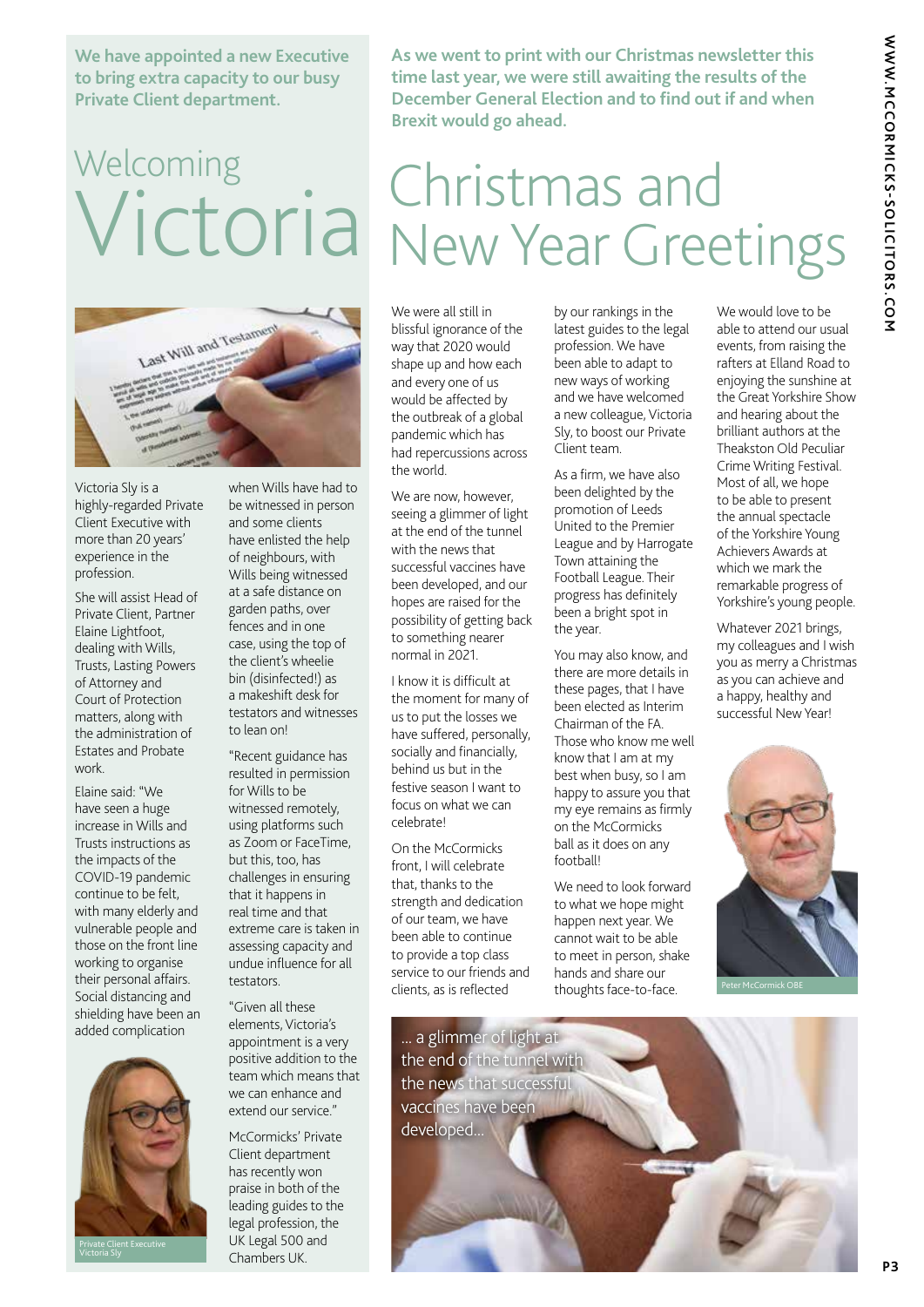**Senior Partner Peter McCormick has been unanimously elected interim Chairman of the Football Association (FA) following the resignation of Greg Clarke, becoming the first person to have been Chairman of both the Premier League and the FA**.

### Peter made interim Chairman of the FA

Peter was Vice Chairman of the FA and has been appointed as football faces one of its most difficult challenges in history in dealing with the ramifications of COVID-19 for the sport at all levels.

Greg Clarke resigned as FA Chairman following the language he used when talking to MPs about diversity. In a statement, the FA said: "Peter McCormick will step into the role as interim FA Chairman with immediate effect and the FA Board will begin the process of identifying and appointing a new chair in due course."

Peter has a long career as a leading Sports lawyer. He is also Chairman of the Football Board and

Chairman of the Legal Advisory Group of the Premier League, both Executive positions, and a Director of the FA, representing the Premier League.

In 2014 he was appointed Chairman of the Premier League and served in that role for 15 months, prior to Richard Scudamore's combined appointment as Executive Chairman and CEO.

Peter said: "Despite the unfortunate circumstances which have led to my election, it is a great honour to have been chosen to lead the FA and an even greater privilege to become the first person to chair both the Premier League and the FA."





### Double Congratulations

and Wellness Awards.

& Wellness Awards incorporates a thorough judging process in which professionals.

Facilities category in the against some stiff

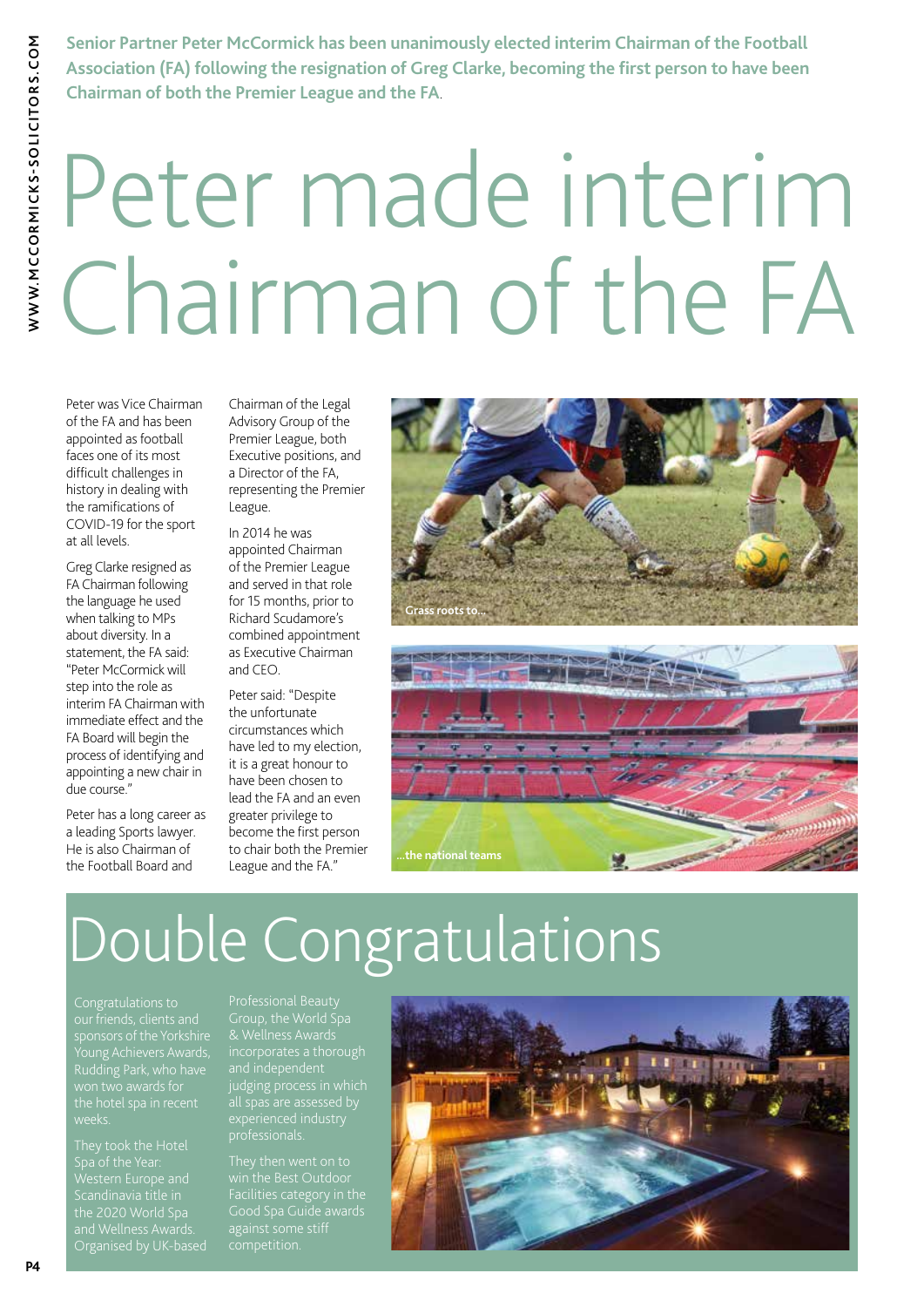

## Team work pays off with new accolades

**Hard work and excellent customer service have again paid off for McCormicks with accolades in both of the latest guides to the legal profession.**

The practice has earned praise from clients and peers in both the UK Legal 500 and Chambers UK. The UK Legal 500's quotes from clients described McCormicks as "ideal legal partners",

"a safe pair of hands", and having an "excellent knowledge of our business and requirements". One client said: "The individuals who work for McCormicks are all highly competent and knowledgeable in their fields. They engage with clients, listening to our requirements and preferred approaches, responding with good advice to enable us to reach our objectives."

Senior Partner, Peter McCormick OBE, is once again listed in the elite "Leading Lawyers" section which highlights outstanding lawyers nationwide. Both Peter and consultant Neil Goodrum are also in the Hall of Fame, with Peter highlighted for Sport and Neil for Mediators. Partner Phil Edmondson wins a place in the Next Generation Partners list for Sport.

The firm is praised for its expertise and service in the editorial covering a number of different legal disciplines, including Dispute Resolution, Agriculture and Estates, IT and Telecoms and, new this year, Finance/Insolvency and Corporate Recovery.

Solicitors at the firm have won 41 individual recommendations, while the firm as a whole is recommended for 18 areas of law.

It has again led the way for Harrogate and North Yorkshire-based practices as the only Harrogate practice recommended in six areas of law, namely EU and Competition, Insolvency and Corporate Recovery, Contentious Trusts and Probate, Dispute

Resolution: Professional Discipline (London) and Sport (Yorkshire and the Humber and London).

Chambers UK ranks the practice nationally for its Sport work, with Peter McCormick highlighted as an "Eminent Practitioner" and described as "remaining at the forefront of Sports law, with market-leading expertise in commercial and regulatory football work". McCormicks is the only firm in North Yorkshire to be ranked nationally.

McCormicks is ranked regionally for its work in Agriculture and Rural Affairs, with its work for a number of large landed estates on a wide range of matters.

McCormicks is the only Harrogate firm ranked for Crime in the region, while Consultant Neil Goodrum wins a ranking for Mediation, which describes him as a "sought-after mediator for commercial and contractual disputes".

The guide's sister publication, the High

Net Worth Guide, also offers praise for the Private Client department, with Partner Elaine Lightfoot described by one interviewee as "very helpful, knowledgeable and easy to work with".

Peter McCormick said: "We are delighted that these results prove that we are doing a good job. Our team has worked exceptionally hard during the current challenging times to provide an effective, valuable, service to clients."





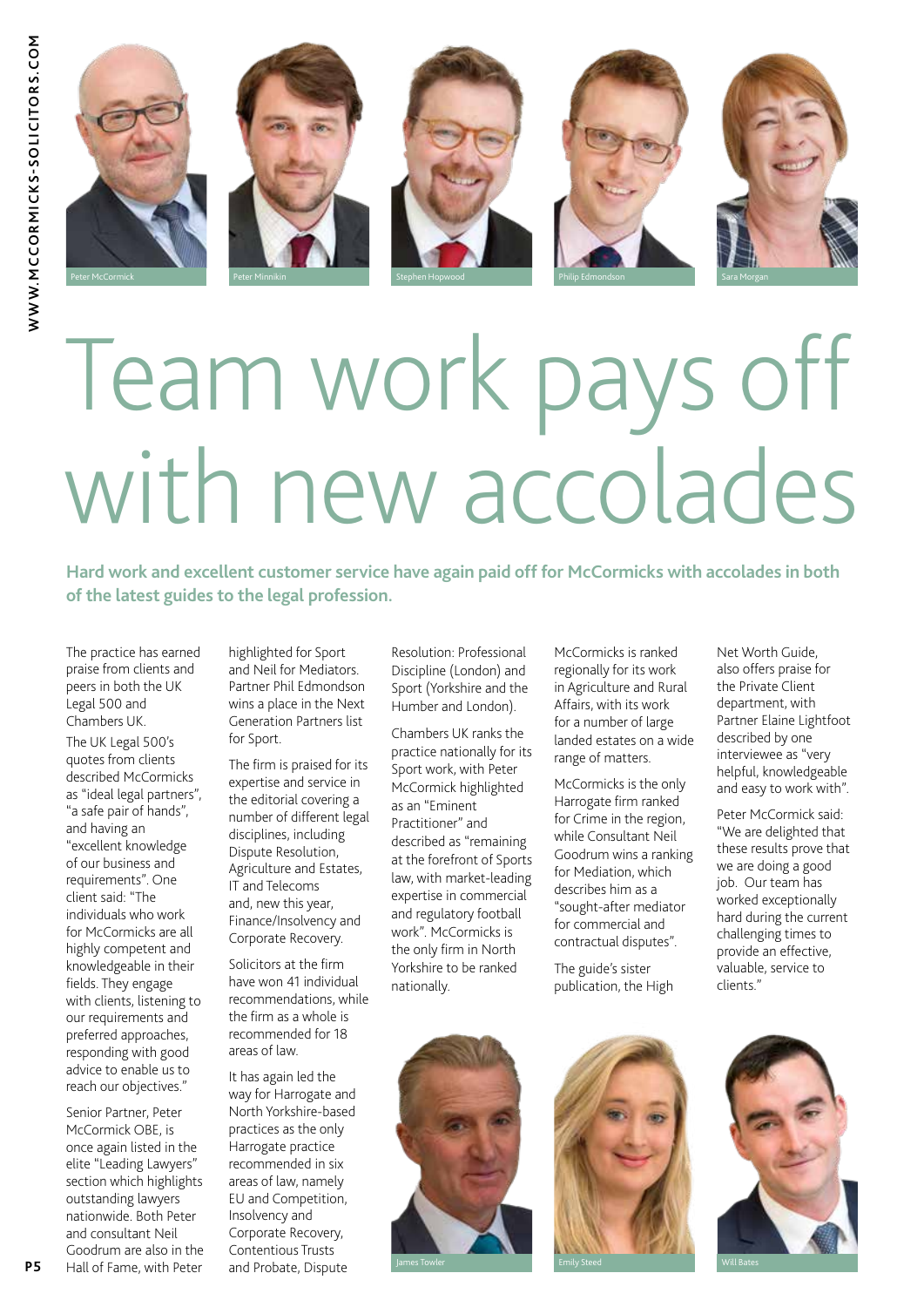# What the guides say.

disputes. Key specialism

#### Agriculture and Estates and Rural Affairs

McCormicks has a strong presence in agriculture with a wide range of clients, and acts for a number of substantial estates including the estate of the late John Strutt (comprising of over 100 properties). The team handles commercial matters including advising landowning clients on the diversification of their estates. Practice head Peter McCormick is a longstanding member of the Country Landowners and Rural Business Association (CLA). UK Legal 500

Well-regarded agricultural practice based in Harrogate, providing clients with full rural property and tax planning services. Acts for a number of large landed estates on a wide range of matters including acquisition, disposal, voluntary registration and diversification. Also represents clients in

in work involving shooting estates. A client says: "Although they're a relatively small firm in Harrogate, they produce a premier league service," adding that "they have a lot of credibility and experience. They were quick to contact me and

kept me up to date." Advised a client on Ripley Castle shoot and other shooting estates in their portfolio. Peter McCormick advises agricultural clients on a range of matters including diversification, shooting leases and promotion agreements. A client says: "What I like about Peter is that he is always there for you, he is always timely and he always provides quality advice." Chambers UK

#### Charities and Not-For-Profit

McCormicks has demonstrated notable growth in the charity sector and maintains a substantial regional and national client base, which includes Harrogate International Festivals and the Premier League Charitable Fund. The practice also continues to advise the trustees of the Yorkshire Young Achievers Foundation on tax advice and regulatory guidance. Practice head Peter McCormick is a trustee of the Football Foundation, as well as several other organisations. "McCormicks are a friendly and approachable firm. They offer a range of expertise and are always capable of responding on a range of issues. They respond quickly and are receptive to client needs." "The individuals who work for McCormicks are all highly competent and knowledgeable in their fields. They engage with clients, listening to our requirements and preferred approaches responding with good advice to enable us to reach our objectives." UK Legal 500

#### **Commercial Property**

McCormicks advises on commercial and





residential property matters, encompassing site acquisitions, developments and occupancy issues, including landlord and tenant mandates and commercial leasings. The team counts charities, sports clubs and private individuals as clients. Heather Roberts leads the practice, and has particular experience in handling commercial letting matters for retailers and urban regeneration schemes. UK Legal 500

#### **Contentious** Trusts and Probate

The contentious trusts and probate team at McCormicks is singled out for assisting the executors, trustees and potential beneficiaries of significant family estates and trusts. The practice acts in a variety of private wealth disputes, including those with an international element. Key names include Philip Edmondson, who frequently represents clients in TOLATA claims; and Elaine Lightfoot, who regularly acts in cases involving challenges to testamentary capacity. UK Legal 500

#### Corporate and **Commercial**

Harrogate-based firm McCormicks recently recruited James Towler from an in-house position to head up the corporate and commercial department. The firm is a notable player in the sports sector under name partner Peter McCormick, though domestic companies in the leisure, hotel and hospitality sectors also engage the team. The practice routinely handles share sales and acquisitions, joint venture negotiations and corporate restructurings. "McCormicks' knowledge

of professional sport in general and professional football in particular made them ideal legal partners. Their calm approach and attention to detail were perfect for what was a particularly complicated deal. James Towler and Emily Steed deserve special mention." UK Legal 500

#### Crime: Fraud

 The "authoritative and capable" Peter Minnikin leads the team at McCormicks, which represents clients in fraud investigations on a local, national, and international basis. Typical cases include tax fraud investigations, power of attorney abuse, and proceedings related to misappropriation of corporate funds, The retiring Geoffrey Rogers has been replaced by corporate specialist James Towler. "McCormicks has a good reputation throughout Yorkshire and has had for many years. Amongst other firms working in the same area they are regarded as being 'a safe pair of hands' who can be trusted to deal with a case professionally and promptly." "My personal experience recently has involved me dealing with Peter Minnikin who I have found to be authoritative and capable. Having referred a client to him in a case where there was a clear conflict of interest, I have received excellent feedback both directly from the party introduced and from third parties that the standard of representation was excellent. The matter was dealt with speedily and efficiently and the client was happy with the outcome." UK Legal 500

#### Crime: General

McCormicks works across Yorkshire and the UK as a whole on high-cost cases ranging from motoring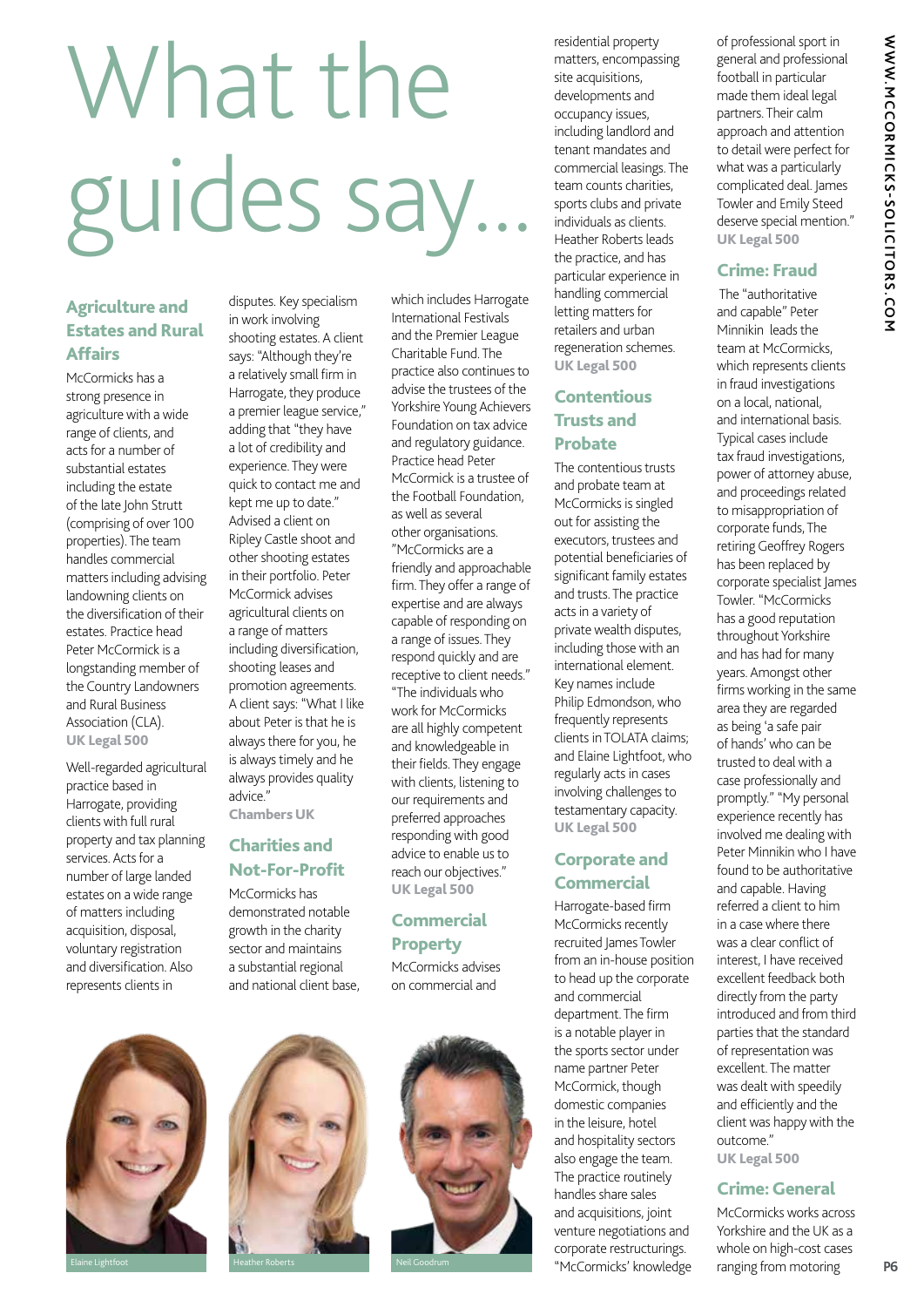offences to murder, with particular specialisms including historic sex abuse, regulatory offences, and corporate manslaughter. Practice head Peter Minnikin specialises in drug-related and violent crime cases. Geoffrey Rogers has retired from the firm, with corporate and fraudrelated work handled by new commercial head James Towler. "Peter Minnikin is hard working and insightful with good client skills."

"McCormicks are a strong multi-disciplinary practice rather than a boutique or niche firm. They can offer a wide scope of services to clients." "We enjoy a referral relationship with the firm. Peter Minnikin is an experienced and astute advocate, a well known face in the region, who has stepped into the partnership role with apparent ease since the departure of Geoff Rogers. Geoff would be a hard act for anyone to follow but Peter has more than stood up to the plate in this respect. He has made the role his own and continues to attract high quality work." UK Legal 500

#### **Dispute** Resolution/ **Commercial** Litigation

Harrogate-based firm McCormicks' commercial litigation group "punches well above its weight". The "'impressive" Philip Edmondson leads the practice and handles a range of commercial disputes including claims in the sports sector and breach of contract, insolvency and professional negligence disputes. The practice has a particular niche in football, for which managing partner Peter McCormick has a strong reputation. "This law firm punches well above its weight." "Phil

Edmondson is a very user-friendly lawyer who is a pleasure to deal with. Peter McCormick has great experience in football-related disputes." "Peter McCormick is an extremely competent lawyer who has, as a result of his decades of work in the top echelons of English football, and almost unrivalled grasp of not just legal affairs, but human nature and strategy."

UK Legal 500

#### **Dispute** Resolution: Mediators

McCormicks Senior Partner Peter McCormick OBE is widely respected for his sport-related mediation work. Chairman of the Premier League's legal advisory group, he is also a member of a panel of legal specialists for Sport Resolutions (UK), an organisation that provides mediation and arbitration facilities for parties involved in sport-related disputes. Neil Goodrum at CEDR Chambers is a full-time mediator, who has extensive experience of mediating complex disputes across a range of industries, and which are frequently high in value. Goodrum is a former senior litigation partner at McCormicks, where he remains a consultant. UK Legal 500

#### EU and **Competition**

Harrogate-based firm McCormicks handles competition litigation for its sports clients, including instructions from The Premier League. Practice head Philip Edmondson and Peter McCormick are also retained by retail, leisure and entertainment clients for matters involving the relevant market regulators. UK Legal 500

#### Finance/ **Insolvency** and Corporate **Recovery**

McCormicks has increased its work with insolvency practitioners, advising on a number of business and personal insolvency proceedings alongside its ongoing expertise in sports club and legal insolvencies. Practice head Philip Edmondson maintains key relationships with insolvency practitioners, assisted by corporate head James Towler. Managing Partner Peter McCormick is an established name for sports-related insolvencies. "Strong regional practice." "This firm has shown excellence in its management of our debt recovery cases over a number of years which has added considerable value to our business. More recently the team has been expanded to include the handling of smaller claims as back-up to our in-house operation, this has proved to be highly successful."' "We work with a small team at McCormicks, headed by Philip Edmondson, supported by Will Bates. Both have an excellent knowledge of our business and requirements which assists us in reaching our goals." UK Legal 500

#### Family

McCormicks advises clients on a variety of family law issues, encompassing financial settlements, children issues, and domestic abuse allegations, with an emphasis on the early settlement of cases. The team acts for clients from a variety of income groups and is able to handle complex cases with cross-border elements. Stephen Hopwood leads the

team. "Despite a long and bitter battle to resolve finances following my divorce I have been supported all the way through. They have made sure my interests have been well supported legally and emotionally. Due to circumstances outside our control it has been a protracted process, but the actions taken have been well considered and targeted with the aim of reducing the cost impact. Their resolve and understand has kept me sane in difficult circumstances." "Stephen Hopwood has been a rock and gone the extra mile to keep me strong. He has had to decipher a complex situation created by the nature of the case and the individuals involved. Resilience of Stephen and his team alongside well considered focus have been something that have been something that has been important for me to rely on." UK Legal 500

#### IT and Telecoms

Alongside its core roster of sports, media and entertainment clients, Harrogate-based firm McCormicks acts for domestic clients in the IT sector on a range of instructions. Key mandates for practice head James Towler include handling the procurement of E-Tourism products. On the supplier side, Towler advises on licensing agreements for social media marketing platforms and WiFi services. UK Legal 500

#### Mediators

Neil Goodrum of CEDR Chambers is a soughtafter mediator for a wide range of commercial and contractual disputes. Areas of strength include professional negligence, contractual and sportrelated disputes. "He's a considered mediator and a very calming influence." "Neil is understated in an effective way, and is able to nudge parties together subtly by providing potential avenues to guide them towards settlement." Chambers UK

#### Private Client: Personal Tax, Trusts and Probate

"Peter McCormick is a key contact at McCormicks and jointly heads up the private client team with Elaine Lightfoot. The group provides a broad range of services to private clients and handles complex instructions. Particular areas of focus include estate planning and administration work, Court of Protection matters and lasting power of attorney issues." UK Legal 500

#### Private Wealth Law

Elaine Lightfoot of McCormicks advises affluent clients on Inheritance Tax planning and trust and estate administration, as well as Court of Protection matters. One interviewee notes: "She is very helpful, knowledgeable and easy to work with, and she explained everything thoroughly." Chambers UK

#### Professional **Discipline**

McCormicks stands out for its strong reputation in football-related disciplinary matters. In addition, the practice also acts in SRA investigations and SDT defence matters. Peter McCormick OBE is the head of the sports and media and entertainment practice. Peter Minnikin acts for medical practitioners, physiotherapists and the Yorkshire Agricultural Society. Another key